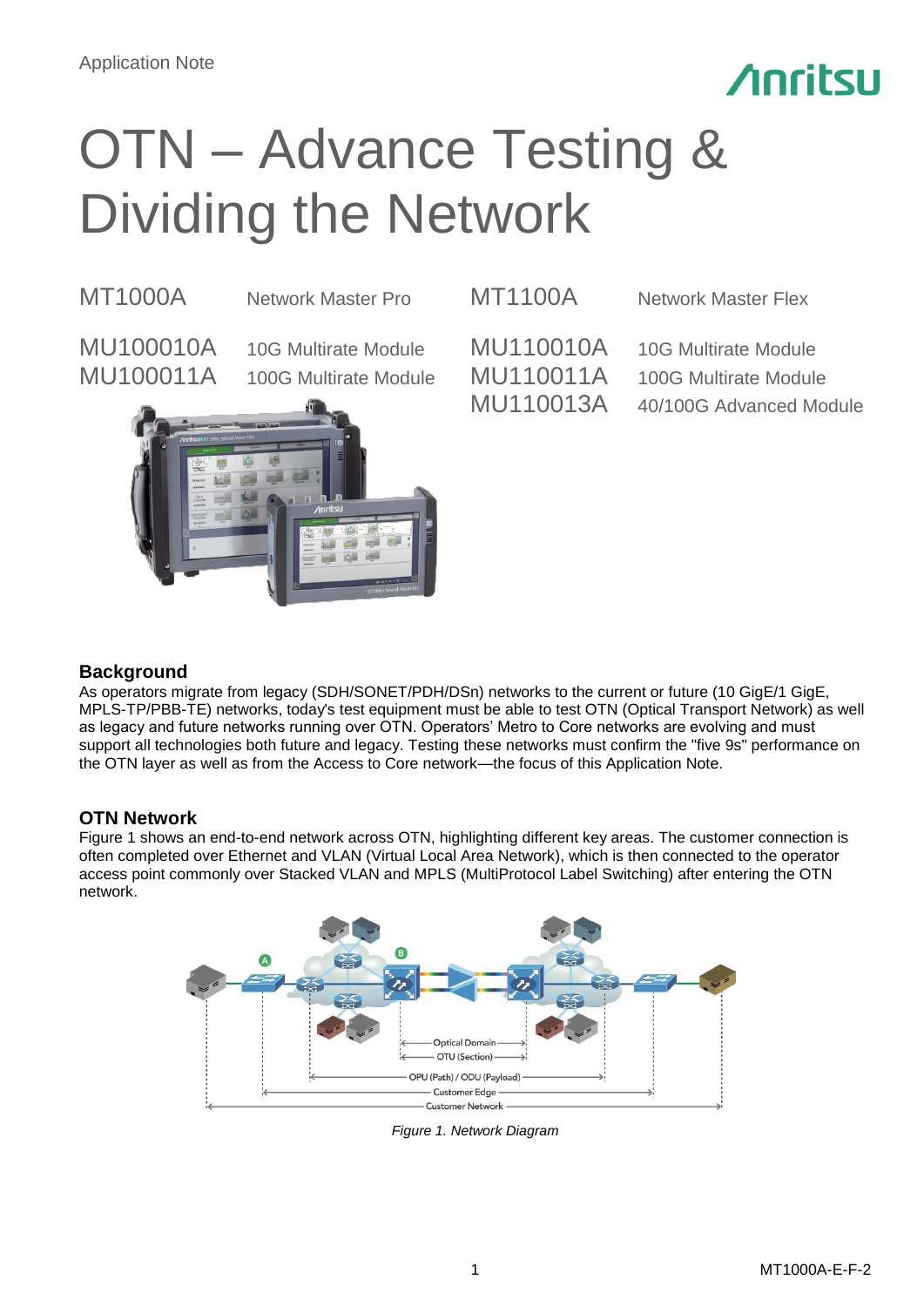# **Testing OTN Layer**

Since OTN is a transport layer, it's important to have the flexibility to test all the standard OTN layers for Alarms and Errors. This is often done using a PRBS (Pseudo Random Binary Sequence) payload, allowing test equipment to determine whether or not there is an error in the payload while still effectively randomizing the information; this is commonly referred to as a BERT (Bit Error Rate Test).

For more details about OTN BER (Bit Error Ratio) testing, refer to the Application Note OTN - What's Important to [Test.](https://www.anritsu.com/en-AU/test-measurement/support/downloads/application-notes/dwl010599)

# **Dividing Network**

When looking at the network from a testing perspective, it's important for an engineer to be able to divide the network into logical sections, supporting both testing from end- to-end as well as section-to- section and between different sections or end points. Once an engineer can divide the network, issues can be quickly isolated and identified. A simple view of the network is:

- Core to Core
- Metro to Metro
- Customer to Customer.

as well as any combination of the above: Core to Customer, Metro to Customer, Core to Metro. Figure 2 shows a diagram of this view.



*Figure 2. Divided Network*

# **Testing Customer Circuit**

End-to-end circuit testing is not only the most common test completed by an operator, but is also often a requirement for commissioning a customer circuit. Usually, this test is run by generating the same type of traffic as a customer would generate (commonly Ethernet) and is completed from Customer Edge to Customer Edge. The most common tests completed across this area of the network are RFC 2544 or Y.1564. The two test procedures work in different ways, but can be summarized as:

### RFC 2544

- Completes multiple tests sequentially to confirm the network maximum throughput, latency, frame loss, and burstability. Test times can be quite long because the RFC 2544 test is serial.
- Y.1564
	- Completes multiple tests per stream very quickly sequentially to test connectivity and then completes a longer test by combining all earlier streams into one combined stream, while searching for network maximum throughput, latency, frame loss, burstability, etc.

## **Network Divide and Locate Issues**

There are several cases when it's not possible to test a customer circuit end-to-end, or (more importantly) there are times when network troubleshooting is required to find an issue. Non-technical areas cause the largest testing issues, such as gaining physical access to a customer's premises during non-business hours. As a result, it's often simpler to test a network end-to-end from the operator's premises rather than the customer's premises. Although this doesn't provide a final commissioning report for the customer, it often allows for quicker troubleshooting and fault resolution.

There are many situations where accessing the network at different locations is required. Some examples and suggested solutions are described below.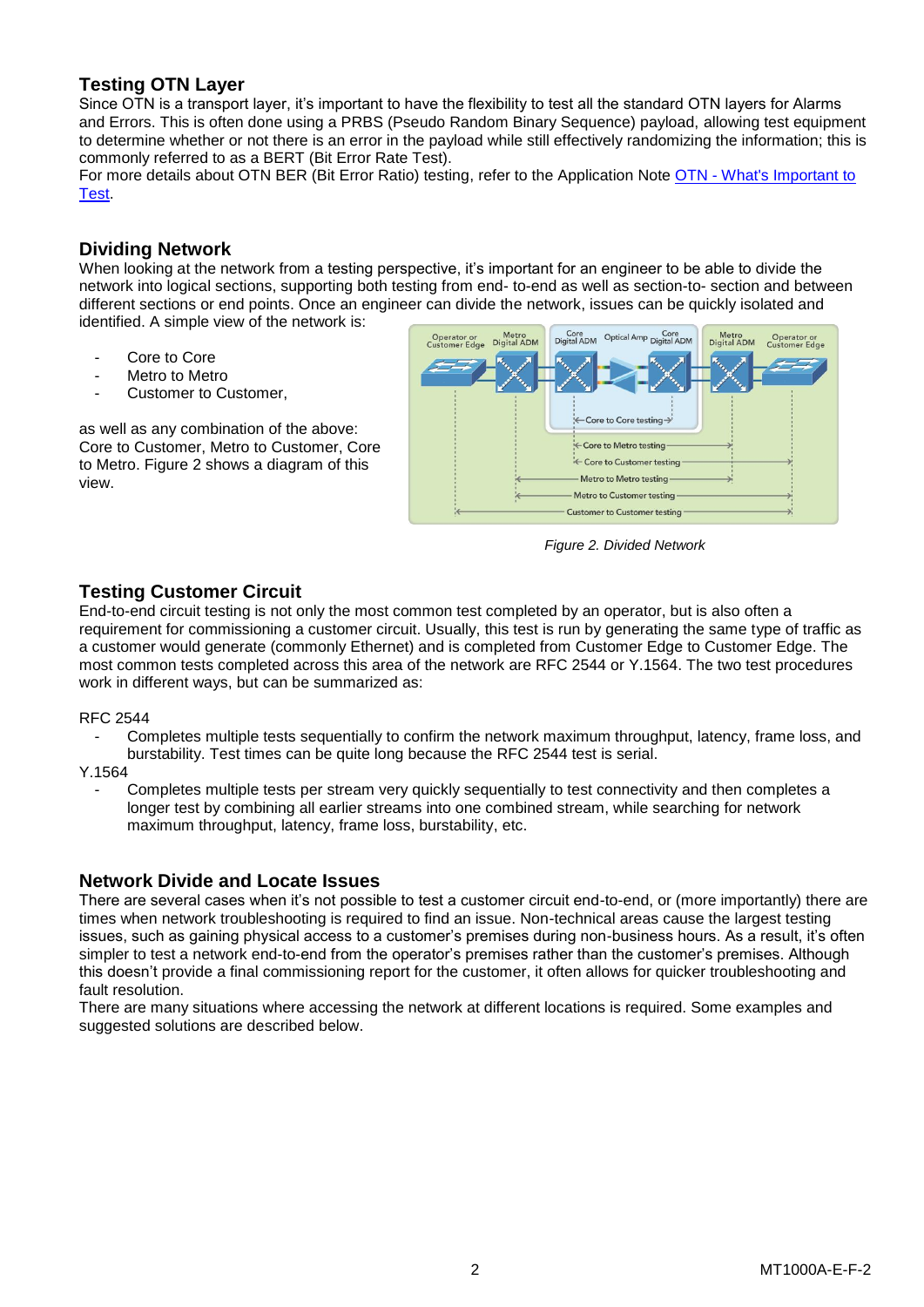# **Modern Advance OTN Testing**

If a customer's site has a larger contracted data rate than other offices (e.g. head office has a 1 Gbps connection while regional offices have 256 Kbps to 512 Kbps connections), it can be difficult to run a commission test from the head office connection. However, it is quite simple to test from each regional office to the head office by emulating multiple traffic streams for each regional office via Y.1564. This allows the operator to confirm they can supply the contracted throughput to the regional offices. Confirming whether the contracted throughput to the head office is possible or not has been quite difficult historically for an operator to document until recently. Testing is complicated mainly because the customer side of testing must be connected to an Ethernet interface while the operator side is completed on an Ethernet over OTN interface. It is important to be able to setup a Y.1564 or RFC 2544 test on one part of the network and receive it on another i.e. Customer Edge to Core. Consequently, testing from the customer side (Figure 1 point A) is completed using a Y.1564 test over Ethernet, while testing on the operator side (Figure 1 point B) is completed using a Y.1564 test over Ethernet over OTN. It's also very important that the tester supports testing over a multistage OTN as shown in Figure 3 because the tester must support connection to any possible network configuration. This type of testing will be required more as operators continue moving their OTN network closer to customers, because the operator's network will very likely be a 10 Gbps OTN or higher and the customers' circuits are likely to enter the operator's network at the ODU0 (Optical channel Data Unit) level or via a direct

1 GigE connection. An example of mapping a signal from 10 Gbps (OTU2) down to a 1 GigE signal is shown in Figure 3. This type of test setup is required when connecting on the operator's side of a Core network.

In the above situation, the setup on the customer side of the network would look like standard Ethernet, or it could require VLAN, Stacked VLAN, MPLS, MPLS-TP (– Transport Profile) or PBB-TE (Provider Backbone Bridges – Traffic Engineering), depending on the protocol the operator is supplying to the Customer Edge point. The Y.1564 test would then be placed on top of the required protocol stack to carry it across the Core network on both ends, meaning an OTN transport layer for the operator and Ethernet for the customer.

This type of configuration allows the operator to confirm the throughput the customer is paying for (and not more) at the head office location. This is possible although testing is from the Access or Core network and transport is over different protocol layers. After completing this type of test, the operator can deliver test results to the customer proving delivery of the paid-for service.

If there is an issue, it is also important to have the ability to



### *Figure 3. Multistage OTN Mapped Path*



*Figure 4. Y.1564 Configuration*



*Figure 5. OTN Error/Alarm results*



*Figure 6. Ethernet Frame Results*

troubleshoot the network emulating end-customer traffic; at this point, the operator often completes a test using multiple traffic streams. Being able to test on the operator's side of the network while still having the ability to see all the way to the customer's traffic layers gives an engineer much more insight, because he or she can correlate errors on the OTN layer with errors on the Ethernet or customer traffic layer, allowing viewing across network layers and confirming the real cause of any errors. This not only simplifies testing for the engineer, but is also key to ensuring less downtime for end customers. An advanced tester should allow the user to drill down to alarms and errors on any layer of the network and connect at any point on the network to view and manage both Transport Layer protocols, OTN, MPLS-TP, etc., while simultaneously viewing and managing client protocols, Ethernet, PDH (Plesiochronous Digital Hierarchy), Fibre Channel, etc. An example is shown comparing Figure 5 and Figure 6; in the same 5-second time interval, there are several SM-BIP-8 (Section Monitoring - Bit Interleaved Parity-8) errors and one Uncorrectable FEC error (Figure 5). These errors are the root cause of all the Ethernet frame errors (Figure 6). By understanding this, an engineer not only understands the lowest layer causing the problem but also can get a clear idea about where to start troubleshooting.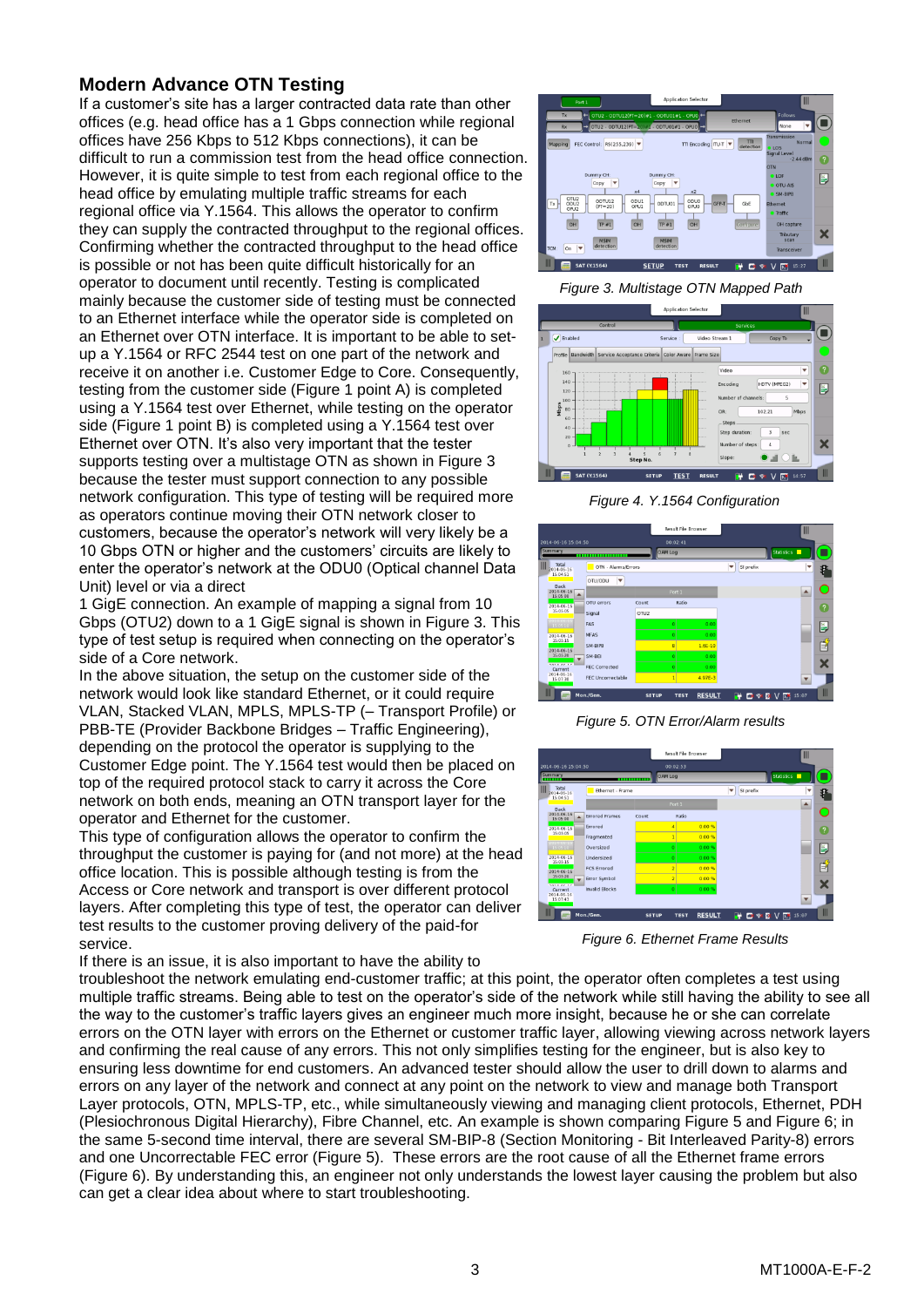From understanding how to complete the above testing, an engineer can re-task these processes for different circumstances, depending on the network and customer configuration. Some examples could be:

- Commissioning or troubleshooting a customer network with a faster head office data connection than regional offices
- Bringing a new office into service without taking down or affecting other offices of the same customer
- Troubleshooting and re-commissioning an office without affecting or overloading other offices of the same customer
- Completing Core network end-to-end troubleshooting in parallel to a customer without taking down their network

In this case the operator could run a parallel circuit from the ODU/OPU (Optical channel Payload Unit) point (or Customer Edge if access is possible) along the same path as the customer to confirm there are no Core network issues over time. It is important to emulate the end-user data over the testing period in addition to completing a simple BERT because this might highlight possible issues related to end-customer concerns as well as allowing an engineer to check the lower OTN layers in more detail.

# **Other Important Testing Across Layers**

Using the above testing depth, it's easy to see both the importance of generating OTN-to-client traffic as well as being able to generate errors in the different layers to ensure the network equipment is responding correctly. Within the OTN overhead, upon detection of a loss of client signal by the GFP (Generic Framing Procedure) source adaption processes, it will it will report a CSF (Client Signal Fail) as shown in Figure 7, which is then reported back as a BDI (Backward Defect Indication) error on the lower order ODU (Optical channel Data Unit) level. Inserting an error into the higher layer makes it possible to confirm the OTN network element is reporting this correctly, and testing from the client traffic all the way to the CSF alarm to the



*Figure 7. CSF Alarm Caused by Higher* 

BDI alarm confirms all network layers are working and interacting correctly.

## **Summary**

OTN offers a modern telecom operator large advantages, and the movement of the OTN closer to the end user (Access network) is happening quickly today. Due to this movement, it's important for operators to test methods and advances in equipment as the network changes to ensure the same QoS and fault resolution time.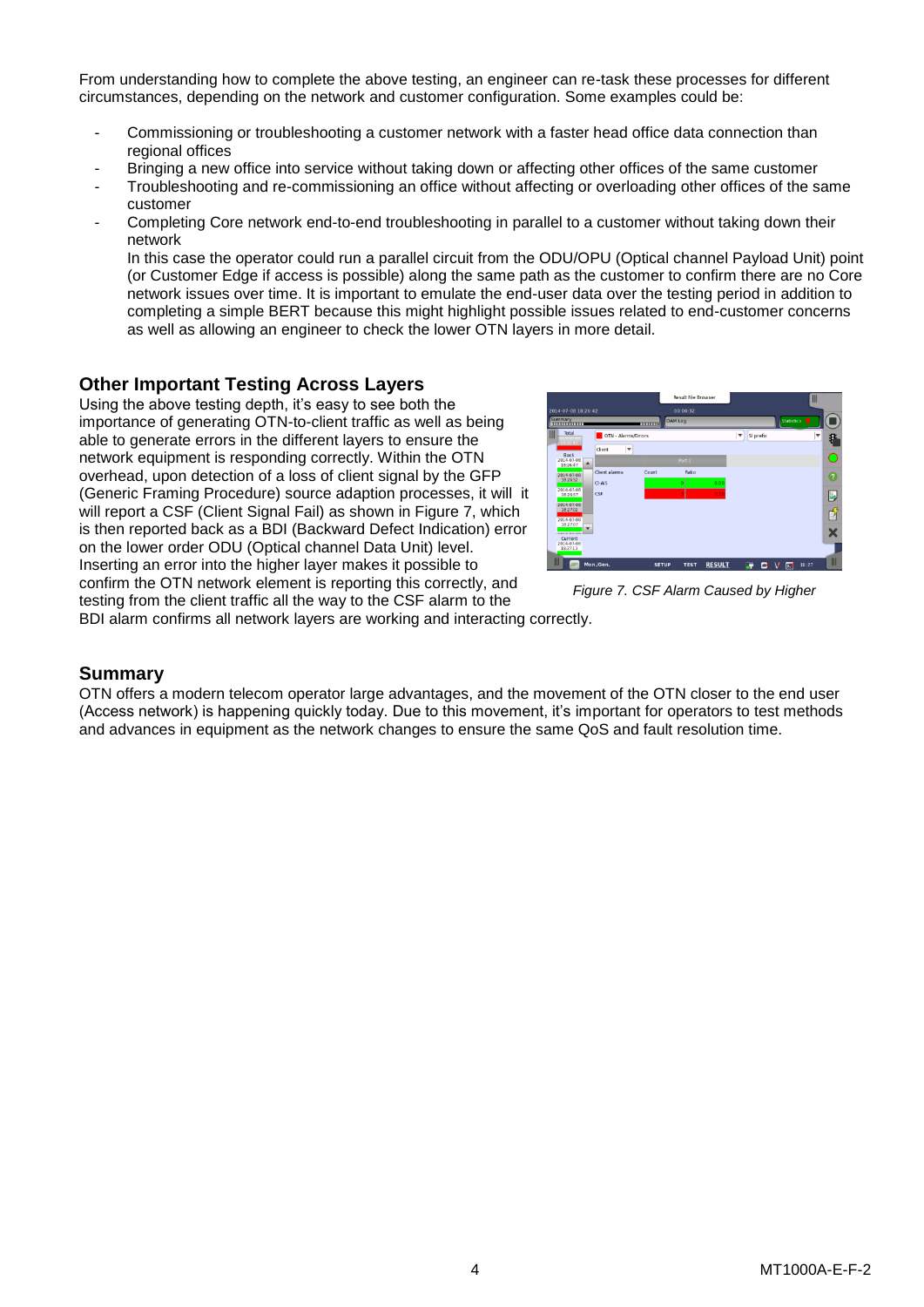| Mainframe          |                             | Mainframe           |                             |  |  |
|--------------------|-----------------------------|---------------------|-----------------------------|--|--|
| MT1000A            | Network Master Pro          | MT1100A             | <b>Network Master Flex</b>  |  |  |
| <b>Test Module</b> |                             | <b>Test Modules</b> |                             |  |  |
| MU100010A          | <b>10G Multirate Module</b> | MU110010A           | 10G Multirate Module        |  |  |
| MU100011A          | 100G Multirate Module       | MU110011A           | 100G Multirate Module       |  |  |
| Options            |                             | MU110013A           | 40/100G Advanced Module     |  |  |
| MU100010A-001      | Up to 2.7G Dual Channel     |                     | Power Supply Module         |  |  |
| MU100010A-051      | OTN 10G Single Channel      | MU110001A           | Power Supply Module AC/DC   |  |  |
| MU100010A-052      | OTN 10G Dual Channel        | MU110002A           | High Power Supply Module AC |  |  |
| MU100011A-001      | Up to 10G Single Channel    | <b>Options</b>      |                             |  |  |
| MU100011A-003      | Up to 10G Dual Channel      | MU110010A-001       | Up to 2.7G Dual Channel     |  |  |
| MU100011A-053      | OTN 40G Single Channel      | MU110010A-051       | OTN 10G Single Channel      |  |  |
| MU100011A-055      | OTN 100G Single Channel     | MU110010A-052       | OTN 10G Dual Channel        |  |  |
|                    |                             |                     |                             |  |  |

# **Ordering Information MT1000A Ordering Information MT1100A**

| Mainframe           |                             |  |  |  |
|---------------------|-----------------------------|--|--|--|
| MT1100A             | <b>Network Master Flex</b>  |  |  |  |
| Test Modules        |                             |  |  |  |
| MU110010A           | 10G Multirate Module        |  |  |  |
| MU110011A           | 100G Multirate Module       |  |  |  |
| MU110013A           | 40/100G Advanced Module     |  |  |  |
| Power Supply Module |                             |  |  |  |
| MU110001A           | Power Supply Module AC/DC   |  |  |  |
| MU110002A           | High Power Supply Module AC |  |  |  |
| Options             |                             |  |  |  |
| MU110010A-001       | Up to 2.7G Dual Channel     |  |  |  |
| MU110010A-051       | OTN 10G Single Channel      |  |  |  |
| MU110010A-052       | OTN 10G Dual Channel        |  |  |  |
| MU110011A-001       | Up to 10G Single Channel    |  |  |  |
| MU110011A-003       | Up to 10G Dual Channel      |  |  |  |
| MU110011A/13A-053   | OTN 40G Single Channel      |  |  |  |
| MU110011A/13A-054   | OTN 40G Dual Channel        |  |  |  |
| MU110011A/13A-055   | OTN 100G Single Channel     |  |  |  |
| MU110013A-056       | OTN 100G Dual Channel       |  |  |  |

# **Further Reading**

Application Notes on OTN OTN – [What's Important to Test.](https://www.anritsu.com/en-AU/Downloads/Application-Notes/Application-Note/DWL10599.aspx) Different types of BERT over an OTN.

# **References**

- ITU-T G.709 (Interfaces for the optical transport network) <http://www.itu.int/rec/T-REC-G.709>
- ITU-T G.7041 (Generic framing procedure) <http://www.itu.int/rec/T-REC-G.7041>
- ITU-T Y.1564 (Ethernet Service Activation Test Methodology) <http://www.itu.int/rec/T-REC-Y.1564/en>
- IETF RFC 2544 (Benchmarking Methodology for Network Interconnect Devices) <http://datatracker.ietf.org/doc/rfc2544/>

List of Acronyms

| Acronym      | <b>Definition</b>                         | Acronym      | <b>Definition</b>                   |
|--------------|-------------------------------------------|--------------|-------------------------------------|
| ADM          | Add/Drop Mux                              | <b>ODU</b>   | Optical channel Data Unit           |
| BDI          | <b>Backward Defect Indication</b>         |              | Optical channel Payload Unit        |
| <b>BER</b>   | <b>Bit Error Ratio</b>                    |              | <b>Optical Transport Network</b>    |
| <b>BERT</b>  | <b>Bit Error Rate Test</b>                | OTU          | <b>Optical Transport Network</b>    |
| BIP-8        | <b>Bit Interleaved Parity-8</b>           | PBB-TE       | Provider Backbone Bridges - Traffic |
|              |                                           |              | Engineering                         |
| <b>CSF</b>   | <b>Client Signal Fail</b>                 | <b>PDH</b>   | Plesiochronous Digital Hierarchy    |
| <b>DSn</b>   | Digital Signal n                          | <b>PRBS</b>  | Pseudo Random Binary Sequence       |
| <b>FEC</b>   | <b>Forward Error Correction</b>           | <b>RFC</b>   | <b>Request For Comment</b>          |
| <b>FTFL</b>  | <b>Fault Type Fault Location</b>          | <b>SDH</b>   | Synchronous Digital Hierarchy       |
| <b>GFP</b>   | <b>Generic Framing Procedure</b>          | <b>SM</b>    | <b>Section Monitoring</b>           |
| GigE         | <b>Gigabit Ethernet</b>                   | <b>SONET</b> | <b>Synchronous Optical NETwork</b>  |
| <b>ITU-T</b> | International Telecommunication Union -   | <b>TCM</b>   | <b>Tandem Connection Monitoring</b> |
|              | Telecommunication Standardization         |              |                                     |
|              | Sector                                    |              |                                     |
| <b>MPLS</b>  | MultiProtocol Label Switching             | <b>VLAN</b>  | Virtual Local Area Network          |
| MPLS-TP      | MultiProtocol Label Switching - Transport |              |                                     |
|              | Profile                                   |              |                                     |

| Acronym     | <b>Definition</b>                   |
|-------------|-------------------------------------|
| ODU         | Optical channel Data Unit           |
| OPU         | Optical channel Payload Unit        |
| OTN         | <b>Optical Transport Network</b>    |
| OTU         | <b>Optical Transport Network</b>    |
| PBB-TE      | Provider Backbone Bridges - Traffic |
|             | Engineering                         |
| PDH         | Plesiochronous Digital Hierarchy    |
| <b>PRBS</b> | Pseudo Random Binary Sequence       |
| <b>RFC</b>  | <b>Request For Comment</b>          |
| SDH         | Synchronous Digital Hierarchy       |
| SМ          | Section Monitoring                  |
| SONET       | <b>Synchronous Optical NETwork</b>  |
| <b>TCM</b>  | <b>Tandem Connection Monitoring</b> |
|             |                                     |
| VLAN        | <b>Virtual Local Area Network</b>   |
|             |                                     |
|             |                                     |